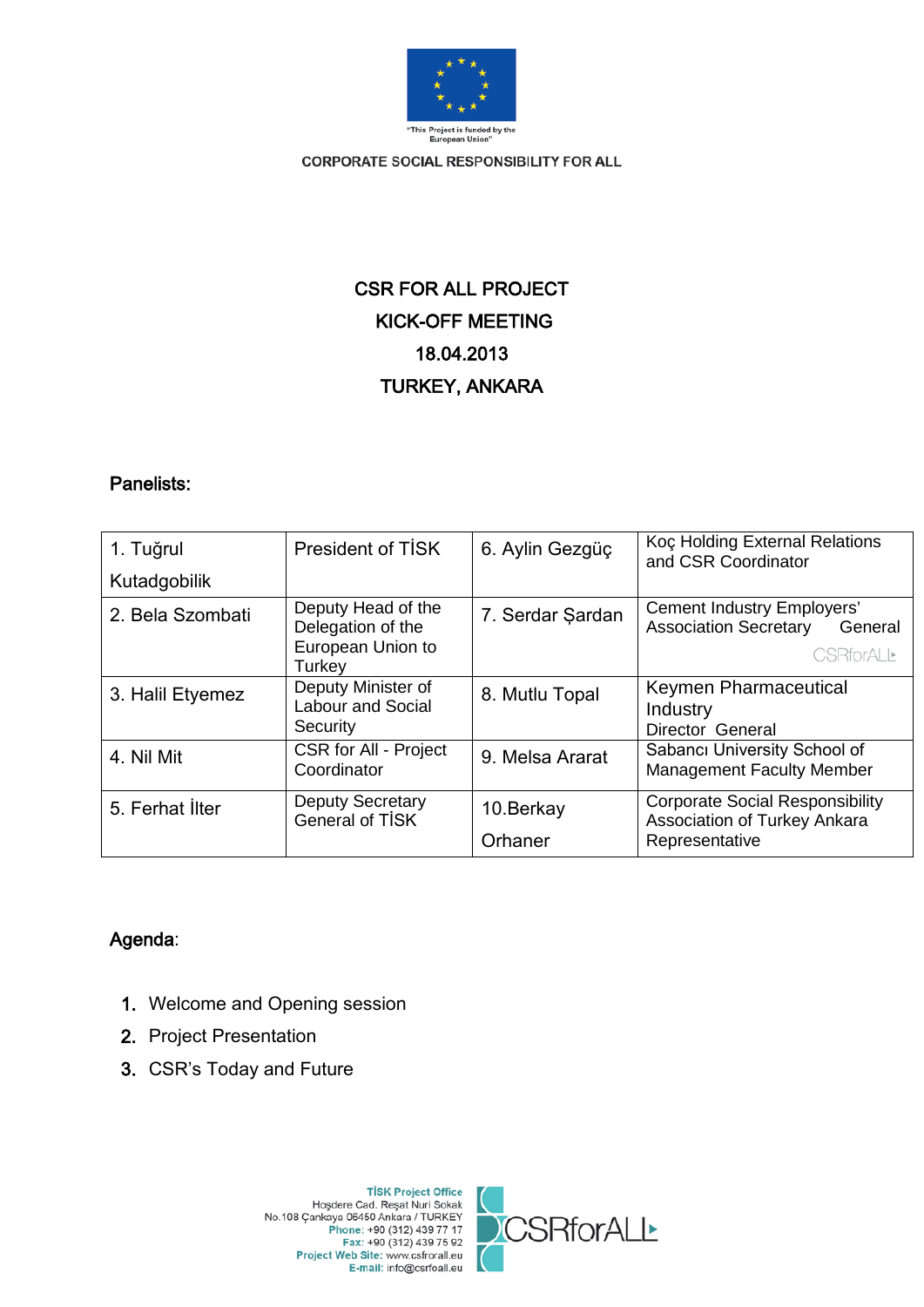

Tuğrul Kutadgobilik welcomed participants, behalf of Turkish Confederation of Employer Associations. He expressed his pleasure to see that CSR, which is the main topic of the conference, is so attractive for all stakeholders. He underlined the value of CSRforAll Project which will last for two years and lead especially employer organizations and enterprises in the South East Europe region, in order to develop their capacities to implement CSR activities. Mr. Kutadgobilik also added that, even from now, the Project has created a wave of excitement among employer organizations in the region. He expressed his wish to sustain the Project which has started in a perfect harmony with the partners and to contribute economic and social development through the Project activities. He highlighted the importance to perceive CSR within the right framework is very crucial to be able to implement it in a best way. He underlined that CSR is foremost a voluntary action which needs to taken by enterprises to contribute the development through their activities and it is not a obligatory regulation which must be forced by the governments; the responsibility of  $_{\text{CSRforALL}}$ governments and enterprises must not be confused. He also added that, CSR is a business driven process which directs the activities beyond legal regulations but by respecting them. He underlined that the governments must stand as a main supporter to create appropriate area for enterprises to implement CSR activities within legal regulations. He also added that, there is no ' one size fits all' in the CSR activities since these activities may change according to each business activities and each business must find out what kind of contribution it can do for development of the society within its own circumstances.

Bela Szombati underlined the importance of these kinds of Project which could lead enterprises and through them, other parts of the society, in the area of CSR. He highlighted the importance of Turkey in last decades through its contribution to sustainable development within itself and in the Europe. He added that, Turkey stands a very strategic partner for EU and broader dialogues are going on for economic, environmental and social development. He noted that sustainable

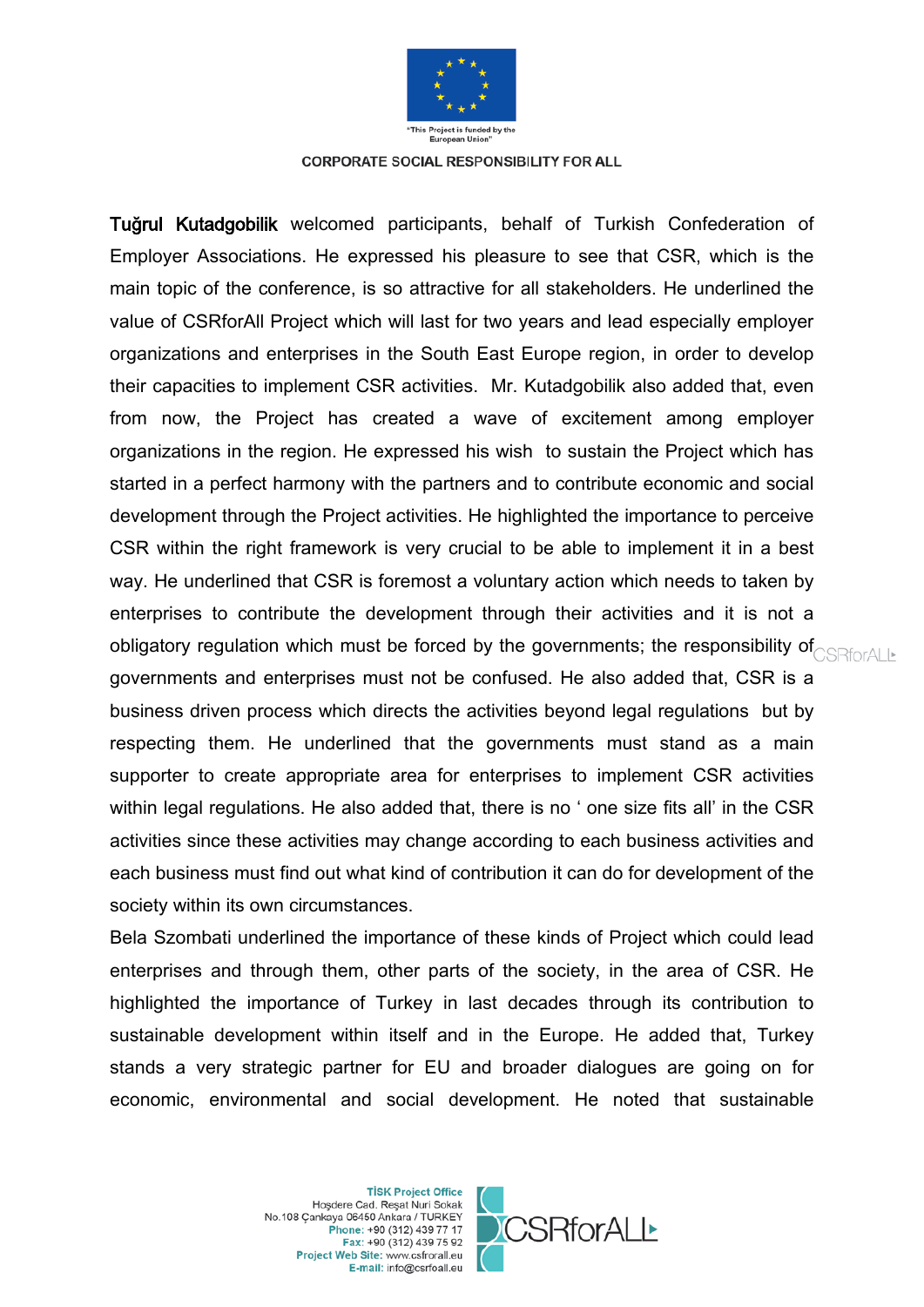

development cannot be achieved without CSR in private sector. He stated that CSR stands as a business module which needs to be developed with the contribution of all stakeholders in the area. Mr. Szombati underlined the importance of the CSRforAll Project as a change of experiences and best practices which will lead all stakeholders in the area and stand as a model.

Halil Etyemez expressed his greetings for the start of CSRforAl Project which will contribute the development of CSR in the region. He noted that Turkey is experiencing a big leap in the economy with the contribution of the development of social politics since they are important as much as economics development. He stated that a country can develop step by step through its each citizen, enterprises, organizations, institutions and of course with its government. He underlined the importance of being prudent businessman who is responsible principally with its employees then its customers, environment, society and government. He noted that  $\text{CSRforALE}$ there is a cycle in the business world which directs that an employer who fulfills his obligations to his employees, may ask the same thing from his supplier; so if there is any break in the cycle, it will affect all others as well. He also highlighted the importance of globalization since it causes all economies in the world are interacting. He added that CSR is very crucial important concept in the business in all over the world and Ministry is a full supporter of the CSRforAll Project which is led by TİSK.

Nil Mit presented the Project technical presentation which highlights the objectives, estimated results, activities and the implementation process of the Project.

Ferhat İlter stated that CSR is very popular concept which develops day by day in the world and there are high expectations from stakeholders. He highlighted the main objectives of the Project as follows: to develop a South East Europe model which leads employer organizations in the area of CSR; to create a network; to develop

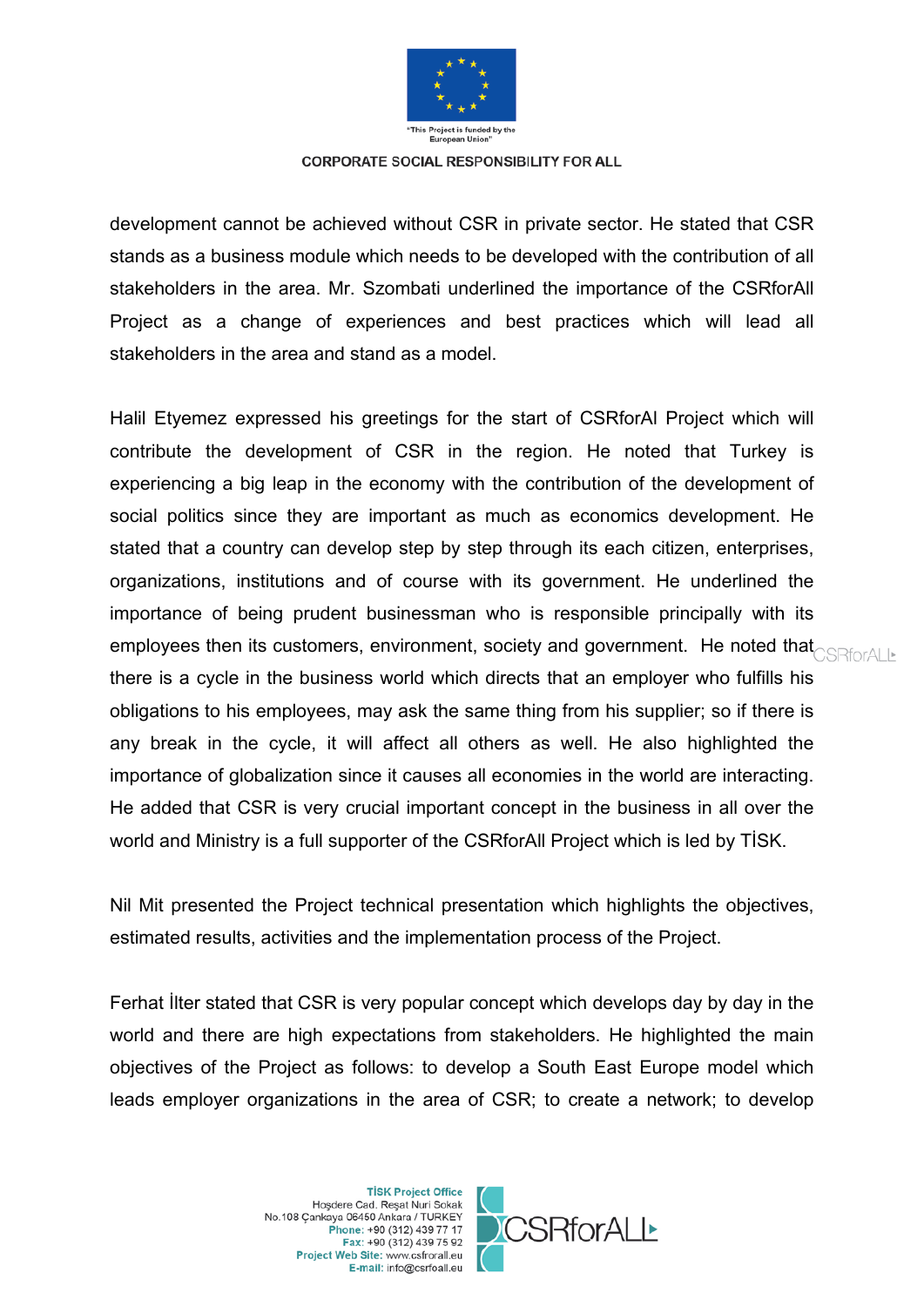

common understanding and expectation; become a reliable source for CSR; establish an awarding system. He also added that, CSR is a voluntary action and it is going beyond to laws but not create an alternative to them. He underlined that it is right to lay a burden on employers for the responsibilities of the Governments. He noted that TİSK is already very active in the area of CSR and it aims to develop its own capacity as well as other EOs in the region by creating a model for all enterprises.

Aylin Gezgüç stated that CSR is a journey which is the junction of both regulations and conscience. She added that CSR is based on sustainable development which has a border: we can achieve CSR through sustainable development only if we can meet current generation's needs without exploiting future generations' needs. She noted that, in today's world, enterprises are not seen only as economic entities. She expressed the new definition of European Commission for CSR as : "the responsibility of enterprises for their impacts on society." She noted that CSR is runders within a framework of conscience and responsibility. She indicated that to be prudent businessman is very crucial to be able to implement efficient CSR activities. She underlined the advantages of implementing CSR activities as follows: reputation management, contribution to its own efficiency, decreasing cost, risk management, brand image and so on. She also noted that there are already some CSR standards which can be followed in the first place such as Global Compact which has many members from all over the world and present main objectives of CSR which need to be considered foremost.

Serdar Şardan stated that CSR is getting more popular day by day in the all areas of the life and enterprises are the those who need take the responsibility to introduce it in a good manner to be able to contribute to sustainable development. He expressed his pleasure for the current situation which directs that CSR is now also discussed in the area in which profit maximization is the subject. He underlined that, in the cement sector, there are many CSR activities based on the elements of sustainable

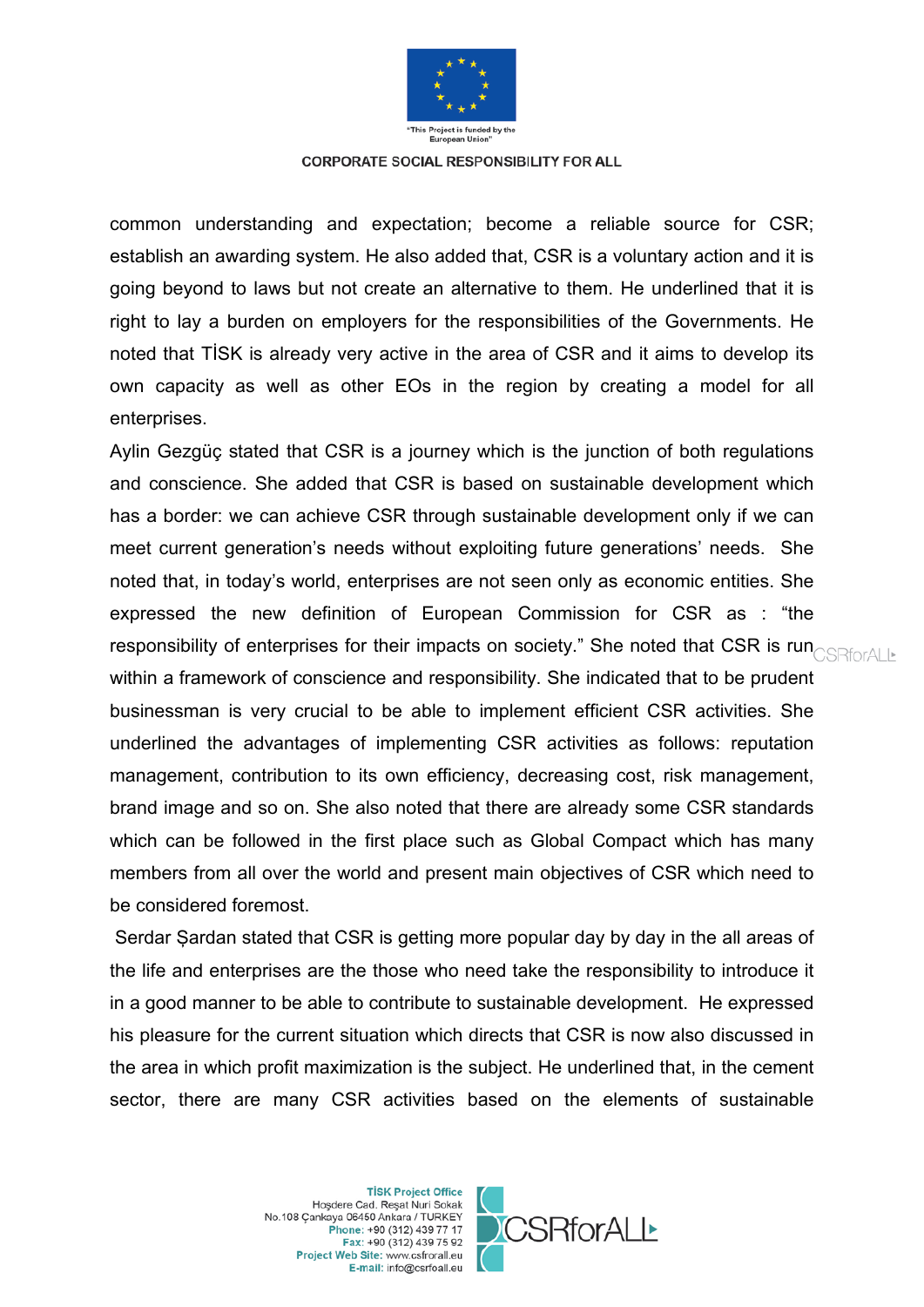

development as environment, education, culture and health.

Mutlu Topal quoted from İskender Pala's book as: "Business shall be stand for goodness of humanity, happiness is out there. If a person works for the goodness of humanity, it means that he works for the goodness of himself as well." He added that, CSR is an indispensable part of sustainable development; it is voluntary but actually it became an obligatory voluntary action which needs to be taken by all enterprises in the global world. He underlined that CSR directs all good behaviors which is highlighted in all religions including Islam, Christian etc so that even if it was converted from the West, it found its place very quickly in our believes and life style as well. He noted that CSR must be disseminated in a transparent manner and open the door for a more quality life. He also added that Keymen is very careful to disseminate its CSR activities through media since they believe that it is very crucial for society and other stakeholders as well as enterprises to see what others are doing **SRF**ORALLE so that they might be inspired to do the same as well. He noted that human understanding lies on the heart of CSR then it is followed by life quality development through environmental, economic and social improvement for the efficiency. He stated that society and business world support and develop each other to be able to create more efficient contribution for corporate and society development.

Melsa Ararat underlined the importance of taking into consideration current understanding for CSR instead of using the old models which might work in other countries. She noted that the responsibility of governments and enterprises shouldn't be confused since some of activities perceived as CSR are actually the obligations of governments. She underlined that, the enterprises shouldn't take governments' place on fulfilling the obligations since business have also other worries to be able to make their own enterprises sustain and keep their position in the eye of society. Sh noted that CSR is an instrument for profitability and sustainability for the enterprises;

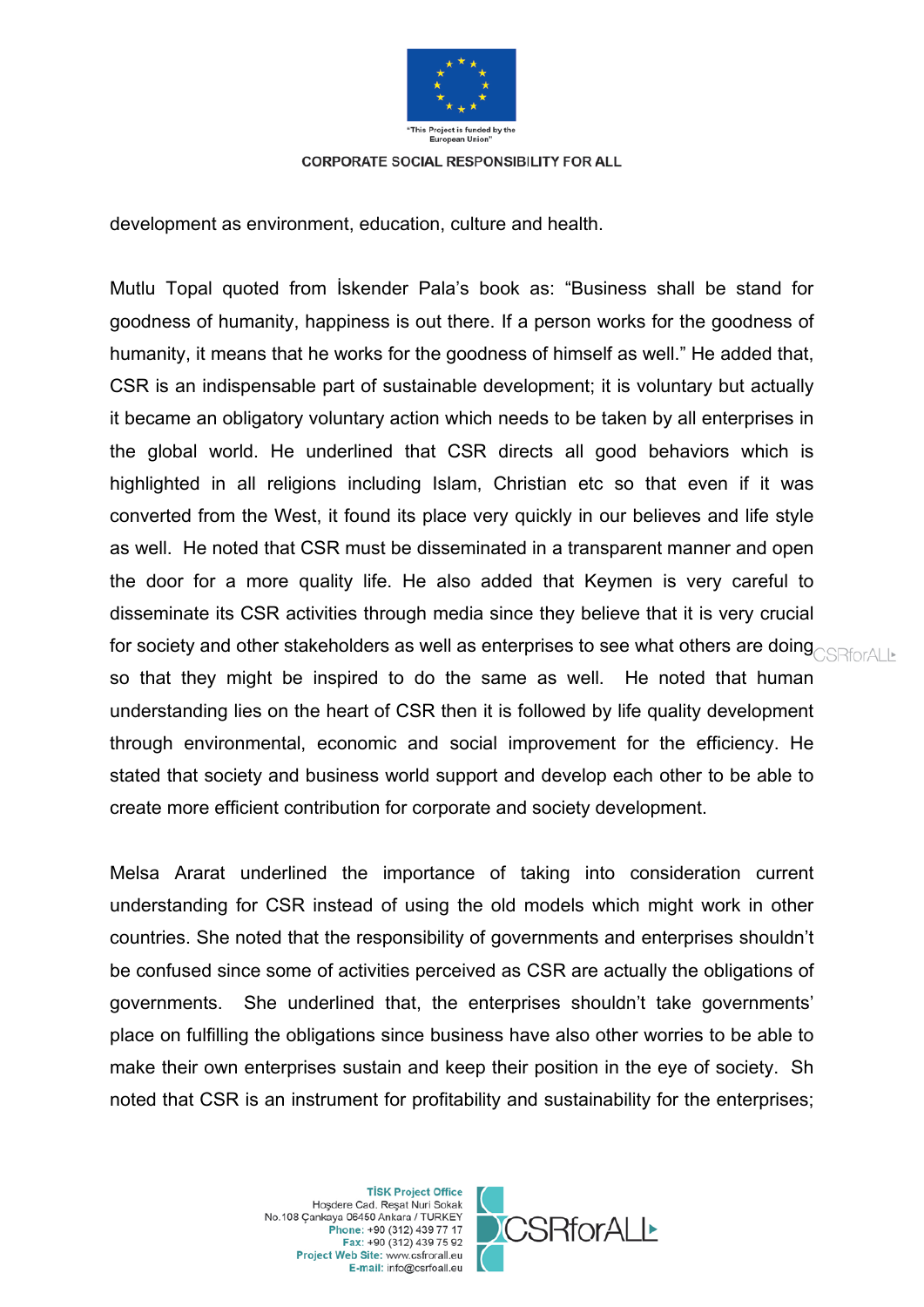

it is a business strategy and those who do not implement CSR activities cannot survive and compete with others. She said that the effect of CSR on profitability is a new research area since it was based on business models before. She highlighted a new term appeared as 'corporate citizenship', to fulfill the empty space left by governments and states because they are losing their power more day by day. She noted that the governments' lack of power on the some areas lead societies to expect some responsibilities from enterprises; for example they started to go enterprises for a change on a law rather than governments. She noted that, enterprises has started been seen as an organizations to which civil rights were delivered. She highlighted the importance of perceiving CSR in a right manner is very crucial for governments, enterprises and society.

Berkay Orhaner stated that there is a triple profit chain in the business world which directs economy, environment and society and it is very crucial to balance and look out at the same time to be able to be a profitable and reputable business. He  $\text{CSRforAll-}$ highlighted some important facts regarding economy in Turkey, crowded population, unbalanced distribution of income, high range of old people in the population, globalization which might have negative or positive effects. He added that global enterprises were the one who brought CSR to Turkey but globalization may create negative effects in terms of high competitiveness. He noted that Turkey has a very rich natural source such as renewable energy sources wind, sun etc., and it must use these sources behalf of the sustainable development; and CSR activities can create a basis for this. He also added that Turkish society is charitable by its nature and it created both a risk and opportunity for CSR in Turkey since it might be misperceived only as a charity rather than a business model. He highlighted the importance of reaching small and medium sized companies to develop their capacity for CSR activities since it is perceived as CSR is something only for big companies but actually, the circle works through small and medium sized enterprises in the system. He noted that, CSR must be adapted both to system and business model to be able